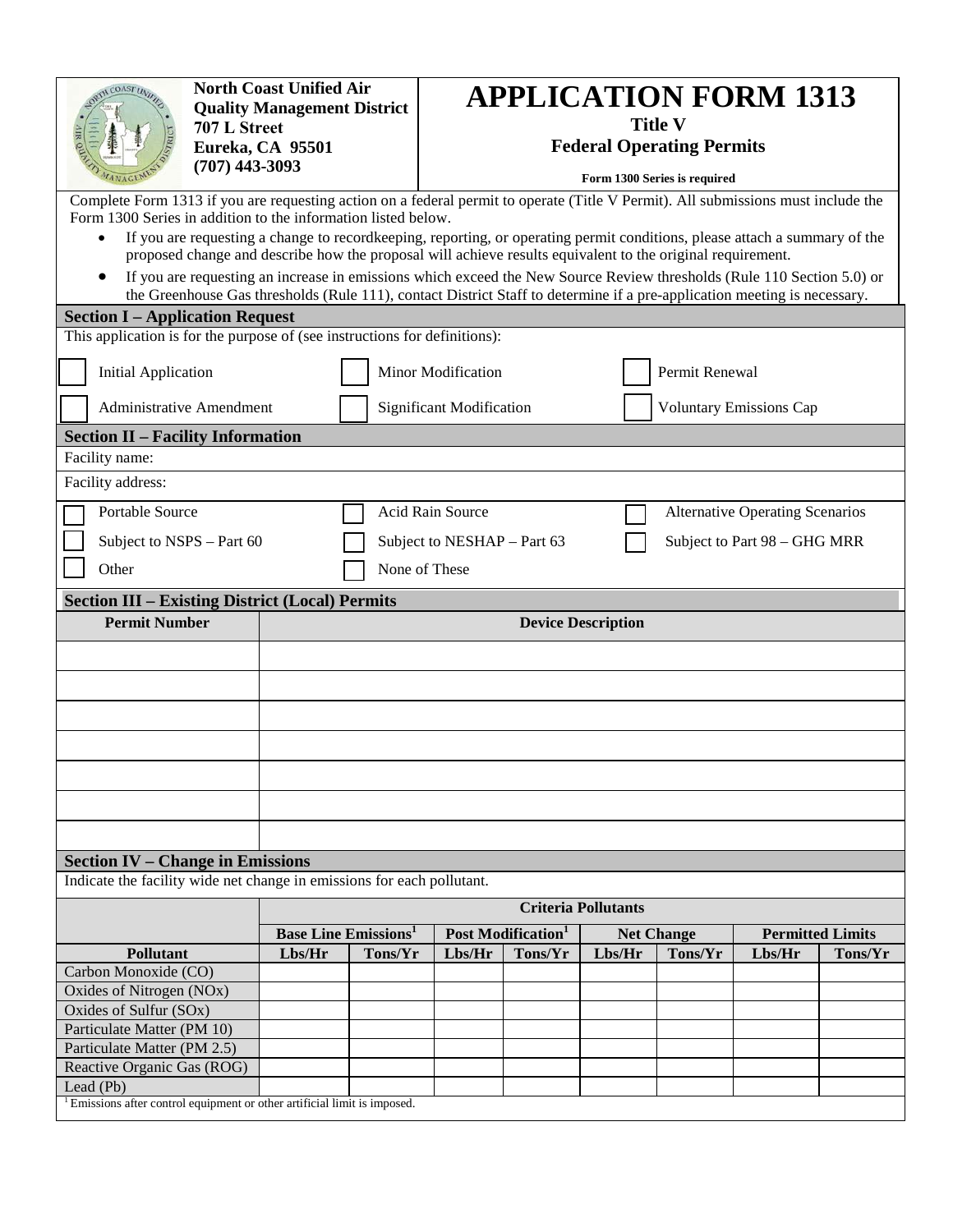| <b>Section IV – Change in Emissions (continued)</b>                     |                                                      |                                |                         |                                    |  |  |  |  |
|-------------------------------------------------------------------------|------------------------------------------------------|--------------------------------|-------------------------|------------------------------------|--|--|--|--|
|                                                                         | Greenhouse Gases - Carbon Dioxide Equivalents (CO2e) |                                |                         |                                    |  |  |  |  |
| <b>Pollutant</b>                                                        | <b>Base Line Emissions'</b>                          | Post Modification <sup>1</sup> | <b>Net Change</b>       | <b>Permitted Limits</b>            |  |  |  |  |
| Carbon Dioxide (CO2)                                                    | $CO2e$ (Short Tons /Yr)                              | $CO2e$ (Short Tons $/Yr$ )     | $CO2e$ (Short Tons /Yr) | CO <sub>2</sub> e (Short Tons /Yr) |  |  |  |  |
| Nitrous Oxide (N2O)                                                     |                                                      |                                |                         |                                    |  |  |  |  |
| Methane (CH4)                                                           |                                                      |                                |                         |                                    |  |  |  |  |
| Hydrofluorocarbons (HFCs)                                               |                                                      |                                |                         |                                    |  |  |  |  |
| Perfluorocarbons (PFCs)                                                 |                                                      |                                |                         |                                    |  |  |  |  |
| Sulfur hexafloride (SF6)                                                |                                                      |                                |                         |                                    |  |  |  |  |
|                                                                         |                                                      |                                |                         |                                    |  |  |  |  |
| <b>TOTAL</b>                                                            |                                                      |                                |                         |                                    |  |  |  |  |
| Emissions after control equipment or other artificial limit is imposed. |                                                      |                                |                         |                                    |  |  |  |  |
|                                                                         |                                                      |                                |                         |                                    |  |  |  |  |

|                                                                                                                                                          | <b>Hazardous Air Pollutants</b> |     |               |                 |     |               |                 |     |               |
|----------------------------------------------------------------------------------------------------------------------------------------------------------|---------------------------------|-----|---------------|-----------------|-----|---------------|-----------------|-----|---------------|
|                                                                                                                                                          | Lbs/Her                         |     |               | Lbs/Day         |     |               | Tons/Yr         |     |               |
| <b>Pollutant</b>                                                                                                                                         | <b>Historic</b>                 | Mod | <b>Change</b> | <b>Historic</b> | Mod | <b>Change</b> | <b>Historic</b> | Mod | <b>Change</b> |
| Carbon Monoxide (CO)                                                                                                                                     |                                 |     |               |                 |     |               |                 |     |               |
| Oxides of Nitrogen (NOx)                                                                                                                                 |                                 |     |               |                 |     |               |                 |     |               |
| Oxides of Sulfur $(SOx)$                                                                                                                                 |                                 |     |               |                 |     |               |                 |     |               |
| Particulate Matter (PM10)                                                                                                                                |                                 |     |               |                 |     |               |                 |     |               |
| Particulate Matter (PM2.5)                                                                                                                               |                                 |     |               |                 |     |               |                 |     |               |
| Reactive Organic Gas (ROG)                                                                                                                               |                                 |     |               |                 |     |               |                 |     |               |
| Lead (Pb)                                                                                                                                                |                                 |     |               |                 |     |               |                 |     |               |
| Emissions after control equipment or other artificial limit is imposed. Attach additional pages if necessary. Submission of a spreadsheet is acceptable. |                                 |     |               |                 |     |               |                 |     |               |

## **Section V – Federal Regulatory Requirements**

List all federal Clean Air Act requirements which are applicable to the source (e.g. NSPS 40 CFR Part 60, NESHAP 40 CFR Part 63, GHG MRR 40 CFR Part 98).

| <b>Device</b> | <b>Regulatory Requirement(s)</b> |  |  |  |  |  |
|---------------|----------------------------------|--|--|--|--|--|
|               |                                  |  |  |  |  |  |
|               |                                  |  |  |  |  |  |
|               |                                  |  |  |  |  |  |
|               |                                  |  |  |  |  |  |
|               |                                  |  |  |  |  |  |
|               |                                  |  |  |  |  |  |
|               |                                  |  |  |  |  |  |
|               |                                  |  |  |  |  |  |
|               |                                  |  |  |  |  |  |
|               |                                  |  |  |  |  |  |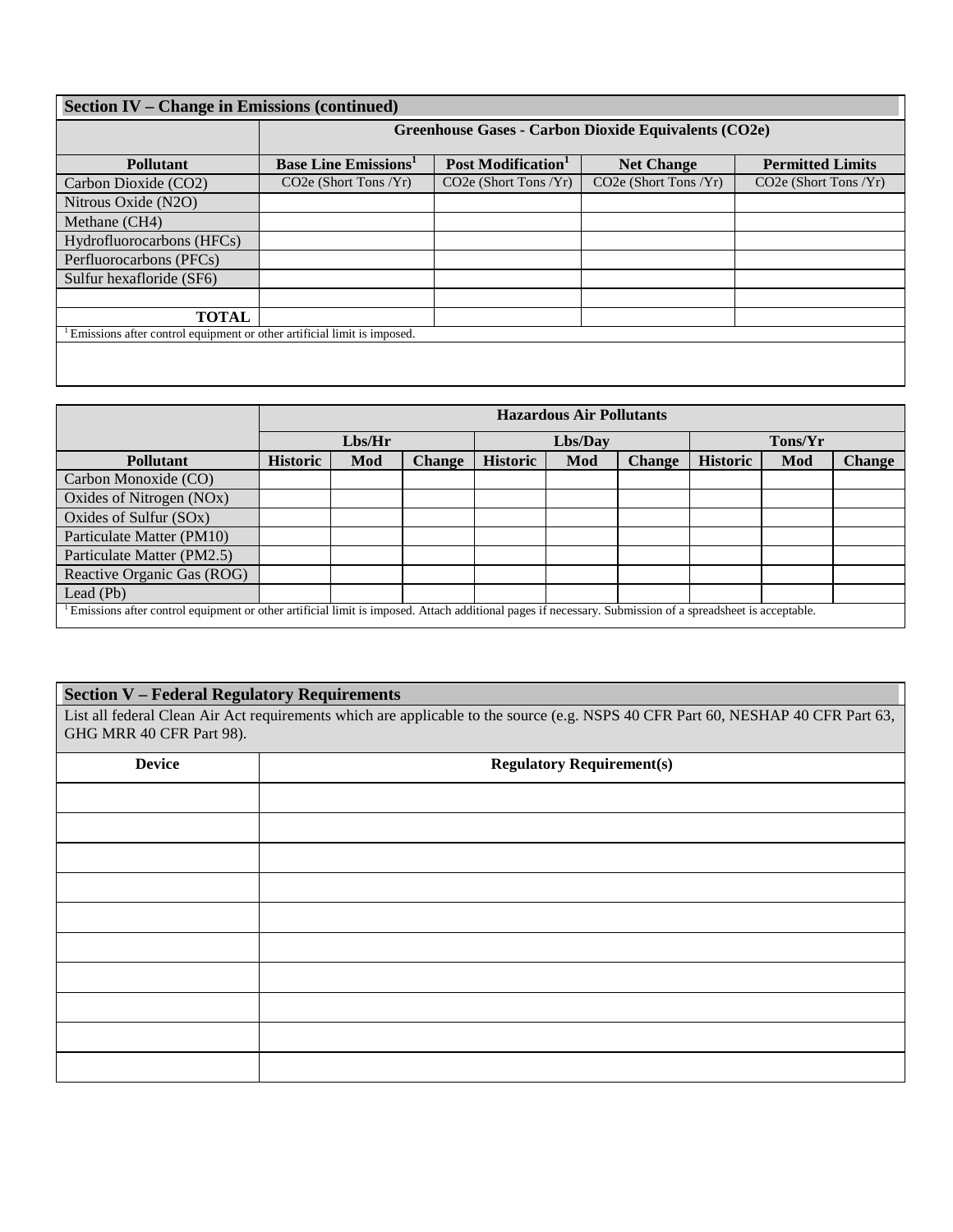## **Section VI – Change in Emissions, Device Specific**

For each device, list the change in emissions. Attach additional pages if necessary.

Device / Stack:

|                                                                         |                 | <b>Criteria Pollutants</b> |               |                 |     |               |                 |     |               |
|-------------------------------------------------------------------------|-----------------|----------------------------|---------------|-----------------|-----|---------------|-----------------|-----|---------------|
|                                                                         | Lbs/Her         |                            |               | Lbs/Day         |     |               | Tons/Yr         |     |               |
| <b>Pollutant</b>                                                        | <b>Historic</b> | Mod                        | <b>Change</b> | <b>Historic</b> | Mod | <b>Change</b> | <b>Historic</b> | Mod | <b>Change</b> |
| Carbon Monoxide (CO)                                                    |                 |                            |               |                 |     |               |                 |     |               |
| Oxides of Nitrogen (NOx)                                                |                 |                            |               |                 |     |               |                 |     |               |
| Oxides of Sulfur (SOx)                                                  |                 |                            |               |                 |     |               |                 |     |               |
| Particulate Matter (PM10)                                               |                 |                            |               |                 |     |               |                 |     |               |
| Particulate Matter (PM2.5)                                              |                 |                            |               |                 |     |               |                 |     |               |
| Reactive Organic Gas (ROG)                                              |                 |                            |               |                 |     |               |                 |     |               |
| Lead $(Pb)$                                                             |                 |                            |               |                 |     |               |                 |     |               |
| Emissions after control equipment or other artificial limit is imposed. |                 |                            |               |                 |     |               |                 |     |               |

|                                                                         | Greenhouse Gases - Carbon Dioxide Equivalents (CO2e) |                                |                                    |                         |  |  |  |  |
|-------------------------------------------------------------------------|------------------------------------------------------|--------------------------------|------------------------------------|-------------------------|--|--|--|--|
| <b>Pollutant</b>                                                        | <b>Base Line Emissions</b> <sup>1</sup>              | Post Modification <sup>1</sup> | <b>Net Change</b>                  | <b>Permitted Limits</b> |  |  |  |  |
| Carbon Dioxide (CO2)                                                    | $CO2e$ (Short Tons /Yr)                              | $CO2e$ (Short Tons /Yr)        | CO <sub>2</sub> e (Short Tons /Yr) | $CO2e$ (Short Tons /Yr) |  |  |  |  |
| Nitrous Oxide (N2O)                                                     |                                                      |                                |                                    |                         |  |  |  |  |
| Methane (CH4)                                                           |                                                      |                                |                                    |                         |  |  |  |  |
| Hydrofluorocarbons (HFCs)                                               |                                                      |                                |                                    |                         |  |  |  |  |
| Perfluorocarbons (PFCs)                                                 |                                                      |                                |                                    |                         |  |  |  |  |
| Sulfur hexafloride (SF6)                                                |                                                      |                                |                                    |                         |  |  |  |  |
|                                                                         |                                                      |                                |                                    |                         |  |  |  |  |
| <b>TOTAL</b>                                                            |                                                      |                                |                                    |                         |  |  |  |  |
| Emissions after control equipment or other artificial limit is imposed. |                                                      |                                |                                    |                         |  |  |  |  |
|                                                                         |                                                      |                                |                                    |                         |  |  |  |  |
|                                                                         |                                                      |                                |                                    |                         |  |  |  |  |

|                                                                                                                                                          | <b>Hazardous Air Pollutants</b> |  |                                |         |                   |         |                         |         |
|----------------------------------------------------------------------------------------------------------------------------------------------------------|---------------------------------|--|--------------------------------|---------|-------------------|---------|-------------------------|---------|
|                                                                                                                                                          | <b>Base Line Emissions</b>      |  | Post Modification <sup>1</sup> |         | <b>Net Change</b> |         | <b>Permitted Limits</b> |         |
| <b>Pollutant</b>                                                                                                                                         | Lbs/Her<br>Tons/Yr              |  | Lbs/Hr                         | Tons/Yr | Lbs/Her           | Tons/Yr | Lbs/Her                 | Tons/Yr |
|                                                                                                                                                          |                                 |  |                                |         |                   |         |                         |         |
|                                                                                                                                                          |                                 |  |                                |         |                   |         |                         |         |
|                                                                                                                                                          |                                 |  |                                |         |                   |         |                         |         |
|                                                                                                                                                          |                                 |  |                                |         |                   |         |                         |         |
|                                                                                                                                                          |                                 |  |                                |         |                   |         |                         |         |
|                                                                                                                                                          |                                 |  |                                |         |                   |         |                         |         |
|                                                                                                                                                          |                                 |  |                                |         |                   |         |                         |         |
| Emissions after control equipment or other artificial limit is imposed. Attach additional pages if necessary. Submission of a spreadsheet is acceptable. |                                 |  |                                |         |                   |         |                         |         |